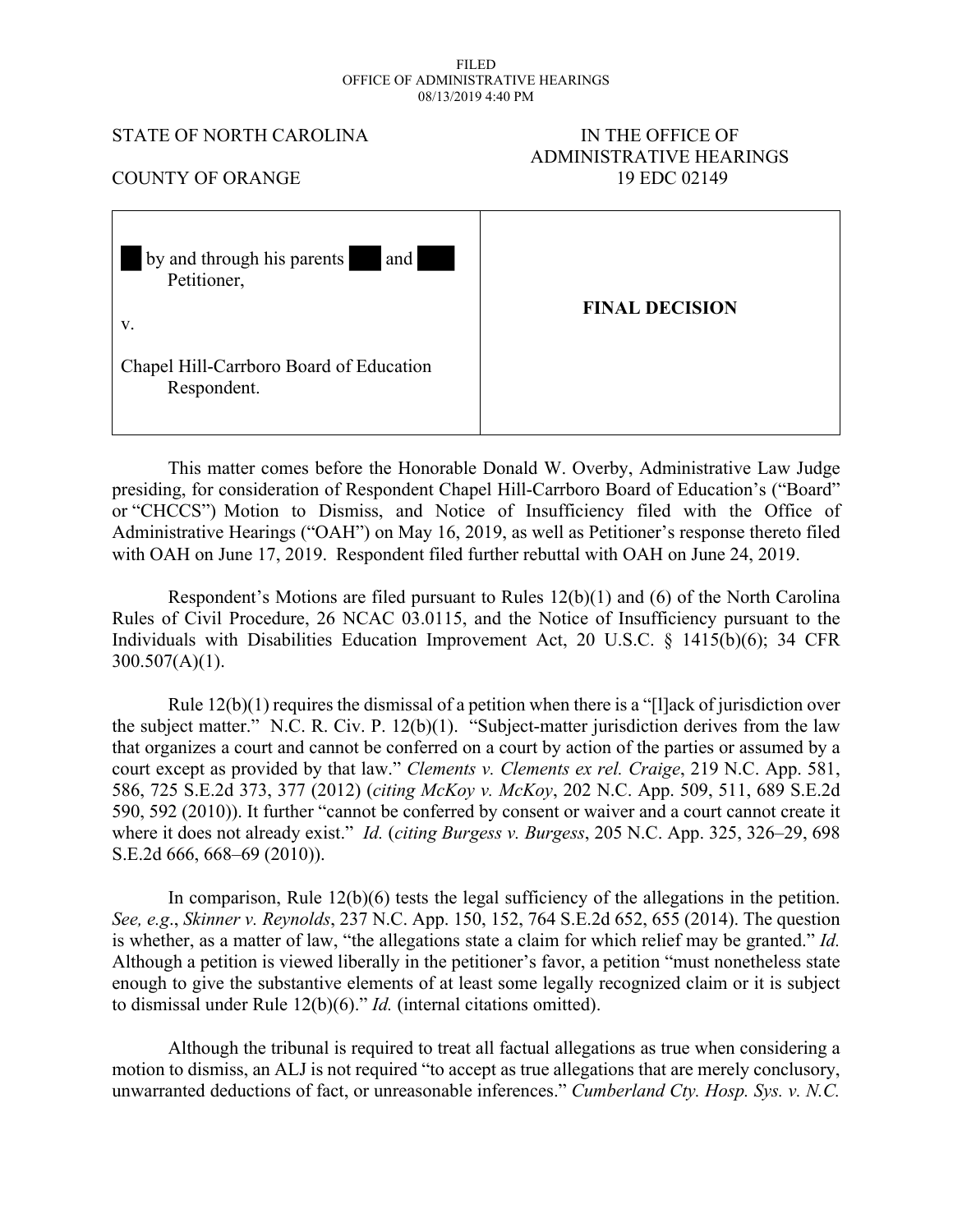*HHS*, 242 N.C. App. 524, 535, 776 S.E.2d 329, 337 (2015) (citing *Good Hope Hosp., Inc.*, *supra*).

Based upon the matters of record appropriate for consideration in disposing of the pending motions, the Undersigned makes the following mixed findings of fact and conclusions of law:

#### **FINDINGS OF FACT**

1. On January 23, 2018, Petitioners filed a Petition for a Contested Case Hearing against Respondent with the Office of Administrative Hearings ("OAH"), file number 18-EDC-00375. In that Petition, Petitioners alleged that Respondent failed to provide with a free and appropriate public education ("FAPE") pursuant to the IDEA.

2. Respondent filed a Notice of Insufficiency of Petition on February 5, 2018. Presiding Administrative Law Judge Stacey Bawtinhimer found the Petition insufficient and granted Petitioner leave to amend the Petition within thirty (30) days of the February 6, 2018 Order of Insufficiency. Petitioner failed to amend, and the case was closed on April 17, 2018.

3. The current Petition for Contested Case Hearing was filed with OAH on April 15, 2019. Service was completed on April 30 by OAH. The Petition and April 30 Order were received in the office of the Superintendent of CHCCS on May 1, 2019. The Board submitted a Response to the Petition on May 10, 2019.

#### **Partial Motion to Dismiss**

4. Respondent contends that all claims prior to April 16, 2018 are barred by the oneyear statute of limitations.

5. The IDEA allows states to specify their own statute of limitations for due process complaints. 20 U.S.C. § 1415(b)(6)(B). N.C. Gen. Stat. § 115C-109.6(b) establishes the North Carolina statute of limitations, stating "[n]otwithstanding any other law, the party shall file a petition under subsection (a) of this section that includes the information required under IDEA and that sets forth an alleged violation that occurred not more than one year before the party knew or reasonably should have known about the alleged action that forms the basis of the petition." A cause of action under the IDEA arises when petitioners "knew of the facts that gave rise to th[e] injury, whether or not they knew they were actionable." *Richards v. Fairfax County Sch. Bd.*, 798 F. Supp. 338, 341 (E.D. Va. 1992). *See also D.C. v. Klein Indep. Sch. Dist.*, 711 F. Supp. 2d 739, 745 (S.D. Tex. 2010) (holding that plaintiffs "knew or should have known" of facts giving rise to action where plaintiffs attended meeting at which challenged IEP was developed).

6. The instant Petition raises allegations that could have been raised in the January 2018 Petition or an amendment to that petition but were not.

7. In the current petition, Petitioner alleges various violations of the IDEA that fall outside the North Carolina one-year statute of limitations, including the following: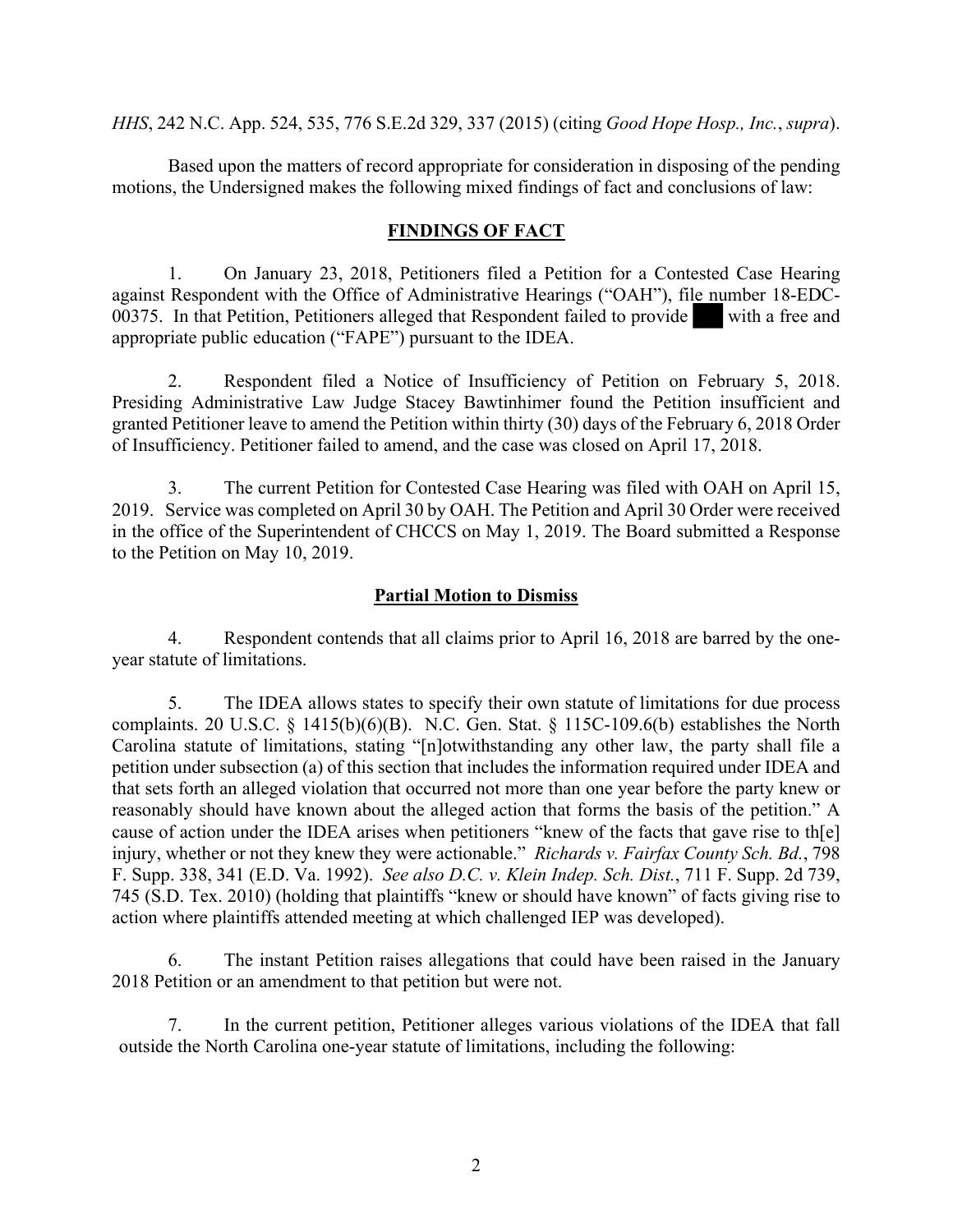- a. Respondent violated its "Child Find" obligation under the IDEA when it failed to evaluate and identify as a child with a disability as defined by the IDEA between February and May 2017;
- b. Respondent failed to develop appropriate Individualized Education Programs ("IEP") on September 8, October 3, and December 18, 2017, and January 8, February 27, April 3, and April 9, 2018; and
- c. Respondent failed to appropriately implement s September, October, and December 2017 IEPs.

8. The Board denies Petitioners' allegations of IDEA violations and seeks dismissal of all claims arising from events outside North Carolina's one-year statute of limitations.

9. There are two narrow exceptions to the statute of limitations. North Carolina's oneyear statute of limitations for IDEA claims "shall not apply to a parent if the parent was prevented from requesting the hearing due to (1) specific misrepresentations by the LEA that it had resolved the problem forming the basis of the petition, or (2) the LEA's withholding of information from the parent that was required under State or federal law to be provided to the parent." N.C. Gen. Stat. § 115C-109.6(c). *See also* 20 U.S.C. § 1415(f)(3)(C),(D); 34 C.F.R. §300.511(e), (f).

10. To properly invoke an exception to the statute of limitations, a plaintiff must sufficiently allege and prove supporting facts. *See I.H. ex rel. D.S. v. Cumberland Valley Sch. Dist.*, 842 F. Supp. 2d 762, 775 (M.D. Pa. 2012). Petitioner bears the ultimate burden of proof as to the applicability of these exceptions to the statute of limitations. *See J.L. v. Ambridge Area Sch. Dist.*, No. 06-cv-1652, 2008 WL 2798306, at \*10 (W.D. Pa. July 18, 2008) (applying *Schaffer v. Weast*, 546 U.S. 49 (2005)). *See also Swope v. Cent. York Sch. Dist.*, No. 1:10-CV-2541, 2012 WL 10583, at \*3 (M.D. Pa. Jan. 3, 2012).

11. For the misrepresentation exception, petitioners "must show that the school intentionally misled them or knowingly deceived them regarding their child's progress." *D.K. v. Abington Sch. Dist.*, 696 F.3d 233, 246 (3d Cir. 2012). To invoke this exception, petitioners must show the Board committed a misrepresentation "akin to intent, deceit, or egregious misstatement." *Abington*, 696 F.3d 233, 245; *Ms. S. v. Reg'l Sch. Unit 72*, No. 2:13-CV-453-JDL, 2015 WL 1486757, at \*16 (D. Me. Mar. 31, 2015), *aff'd in part, vacated in part, remanded*, 829 F.3d 95 (1st Cir. 2016). Mere negligence by a school is not enough to justify this exception.

12. For the withholding exception, "only the failure to supply statutorily-mandated disclosures can toll the statute of limitations. In other words, plaintiffs can satisfy this exception only by showing that the school failed to provide them with a written notice, explanation, or form specifically required by the IDEA statutes and regulations." *Id.*

13. It is not enough to show that the school intentionally misrepresented or withheld information. In addition, a petitioner "must also show that the misrepresentations or withholding *caused* her failure to request a hearing or file a complaint on time." *Id.* (emphasis in original).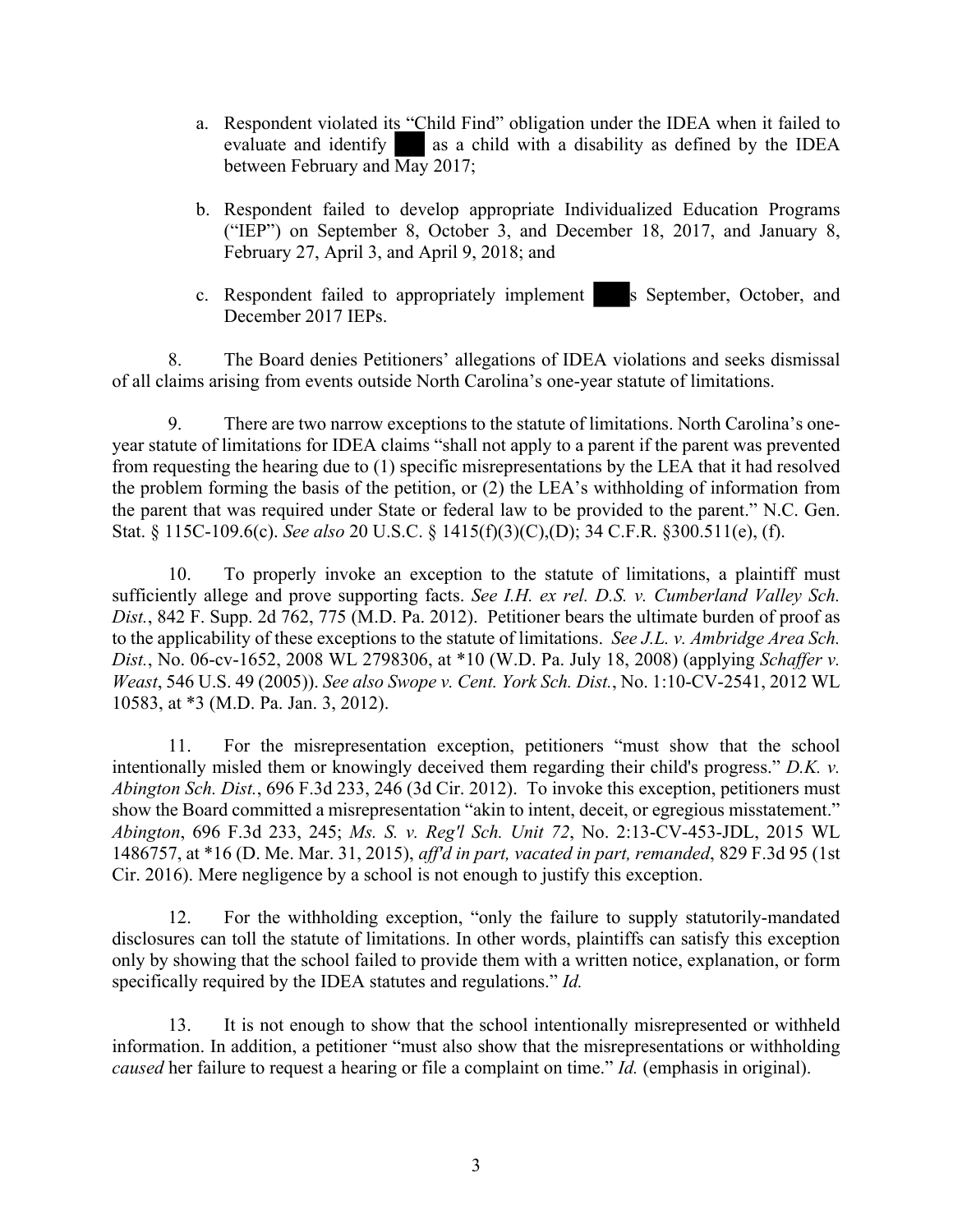14. Where a petitioner alleges IDEA violations falling outside the applicable statute of limitations and does not invoke an exception, courts will dismiss the claims as time-barred. *See, e.g., T.P. ex rel T.P. v. Bryan Cty. Sch. Dist.*, 9 F. Supp. 3d 1397, 1401 (S.D. Ga. 2014), *vacated and remanded on other grounds*, 792 F.3d 1284 (11th Cir. 2015); *Hooker v. Dallas Indep. Sch. Dist.*, No. 3:09-CV-0676-G-BH, 2010 WL 4025776, at \*11 (N.D. Tex. Sept. 13, 2010), *report and recommendation adopted*, No. 3:09-CV-0676-G-BH, 2010 WL 4024896 (N.D. Tex. Oct. 13, 2010).

15. In this contested case, Petitioners knew or should have known of the facts which formed the basis of the Petition when they occurred. The Petition is devoid of any allegation that Petitioners did not know of the actions forming the basis of their Petition. Neither have Petitioners invoked either exception to the one-year statute of limitations.

16. Corresponding to the allegations in the current petition as set forth in paragraph 7 above, Petitioners first asserted all claims regarding Child Find, and IEP development and implementation in their January 2018 Petition (18-EDC-00375), as follows:

- a. Respondent "fail[ed] to identify as a 'child with a disability' despite having sufficient information to  $\overline{do}$  so;"
- b. Respondent "fail[ed] to develop an IEP for despite having sufficient information to know that, by reason his disabilities, requires special education and related services to access the curriculum and to make appropriate educational progress;"
- c. Respondent "fail[ed] to educate in the Least Restrictive Environment in which could be educated satisfactorily;"
- d. Respondent "fail[ed] to provide the supplementary aids and services that, by reason of his disabilities, requires in order to make appropriate progress as required by IDEA...;"
- e. Respondent "fail[ed] to implement material elements of the IEP;"
- f. Respondent "chang[ed] IEP placement on the LRE continuum to a more restrictive environment without amending his IEP;" and
- g. Respondent "remov[ed] from the regular education setting for more than 10 days without convening an IEP team to establish an IEP for  $\Box$  or modify his existing IEP to address the unaddressed needs that caused Respondent to repeatedly remove from the regular education setting and from school altogether."

17. Thus, Petitioners affirmatively declared their knowledge of the alleged facts when they filed a Petition in January 2018. Petitioner had the opportunity in January 2018, and again in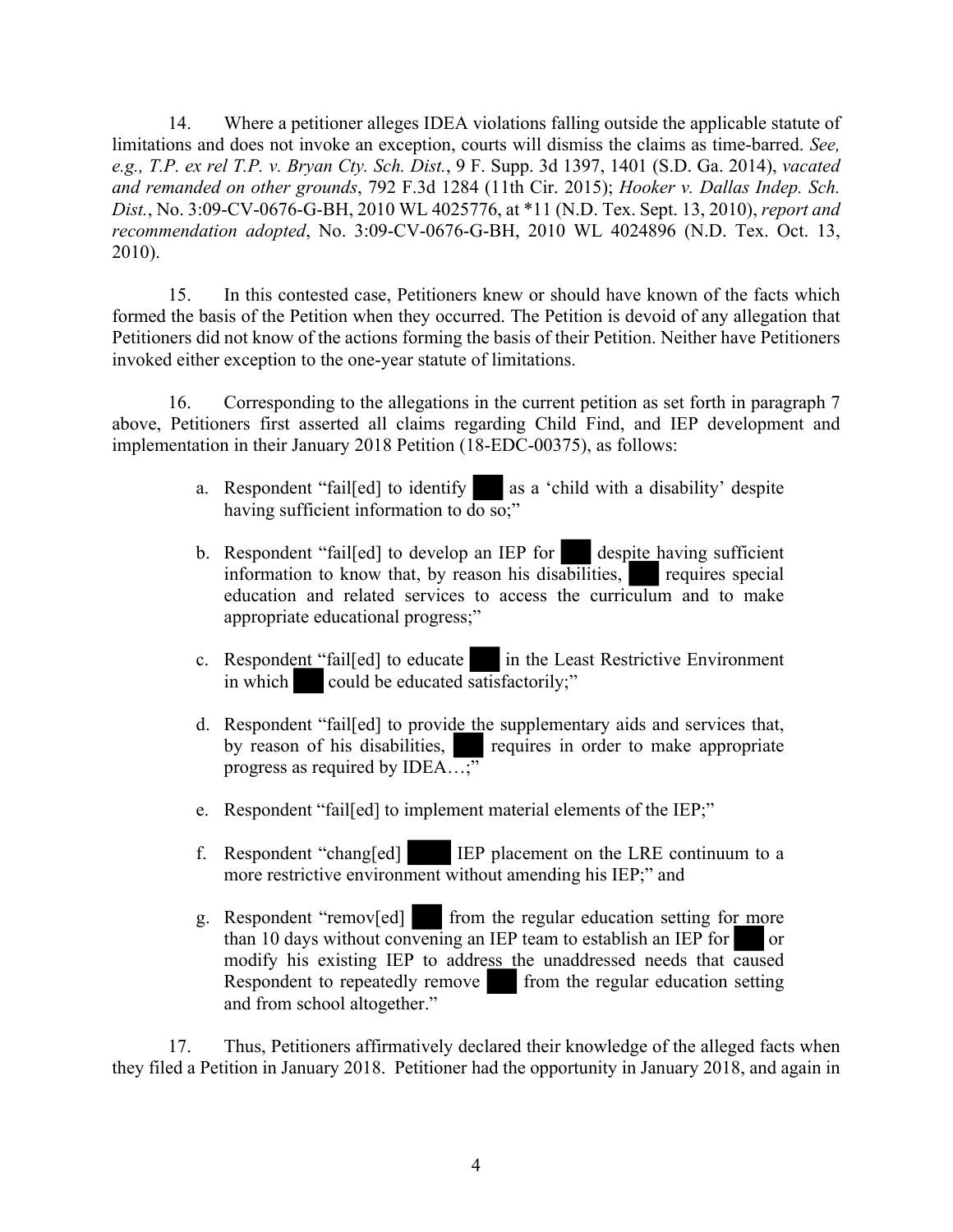February 2018, to plead facts sufficient to allege IDEA violations, but neglected to do so. They may not do so now.

18. When Petitioners filed their Petition in January 2018, had it been sufficient, many of their claims would have been within the statute of limitations. However, Petitioners failed to timely amend their Petition. Petitioners cannot now assert that they were unaware of the facts that formed the basis of both the January 2018 and April 2019 Petition now that the statute of limitations has run.

19. Even if Petitioners could somehow allege that they were unaware of the facts that form the basis of their Petition when they occurred, Petitioners failed to invoke either exception that would toll the statute of limitations. There are no factual allegations that Respondent knowingly deceived Petitioners into believing that it had resolved the problem forming the basis of the petition, that Respondent failed to supply statutorily mandated disclosures, or that Respondent in any way prevented Petitioners from timely requesting a due process hearing. 20 U.S.C. § 1415(f)(3)(D); N.C.G.S. § 115C-109.6(c).

20. In this contested case, the record clearly shows that Petitioners were aware of their complaints more than one year prior to filing; the current petition does not specifically invoke either exception to the statute of limitations; and the petition does not contain factual allegations sufficient to apply either statutory exception under 20 U.S.C. § 1415(f)(3)(D) or N.C.G.S. § 115C-109.6. Thus, dismissal of those claims beyond the statute of limitations is appropriate

21. Petitioners' contention that failure of the service of the Order to Amend was in some manner a causal connection to failure to amend the original petition is without merit. All attempts at service have been to the same address of record and it is the same address being used by Petitioners' counsel in the current petition.

22. Petitioners state in their response that they continued to attempt to resolve matters and chose to refile, if necessary, within one year. The usual rules of N.C. R. Civ. P. 41(a) concerning re-filing within one year are not applicable to the facts of this case. In this matter, the original petition was insufficient and was not amended. The allegations remained insufficient and could not simply be resurrected one year later. They had to have been amended in the 2018 petition. There is no "relation back" to breathe new life into the claims that have exceeded the statute of limitations.

## **Petitioners Fail to State a Claim under Rule 12(b)(6) Regarding the 2018-2019 School Year**

23. In paragraph 41 of the contested case petition, Petitioners allege that when became a parentally placed private school student, Respondent failed to "modify the IEP in any way" and that " would not be safe if he returned to the school environment without an effective plan of supports."

24. When Petitioner enrolled in home school on April 17, and thereafter, a private school located outside of the jurisdiction of CHCCS, became a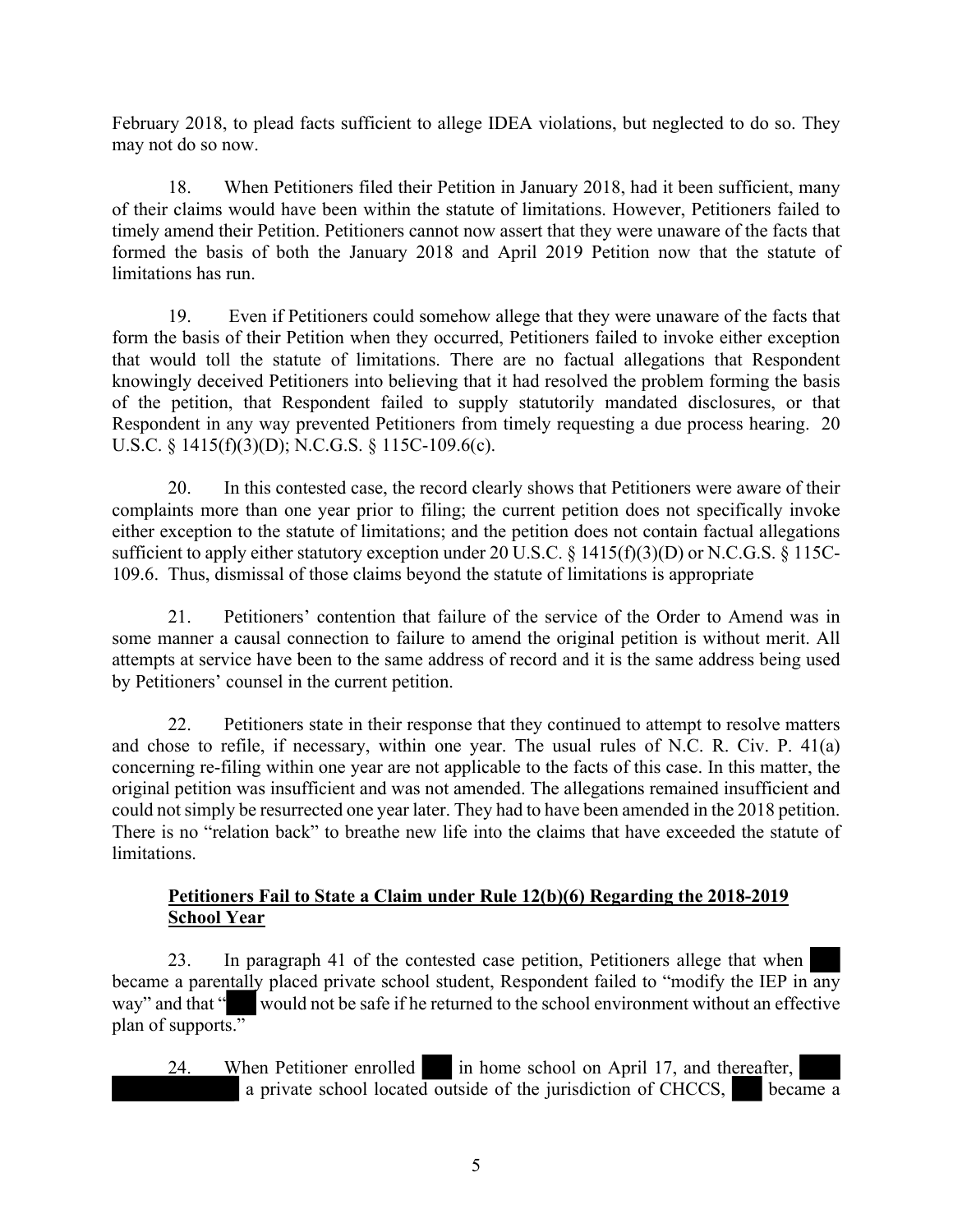"parentally-placed private school student" as defined by the IDEA and NC Policies. *See* 34 C.F.R. § 300.130; NC 1501-6.1 Registered home schools are recognized as private schools in North Carolina.

25. A private school student is not entitled to an IEP but is entitled only to a Private Service Plan. The IDEA places two obligations on CHCCS with regard to children with disabilities enrolled by their parents in private schools within the district:

- a. "locate, identify, and evaluate" such children (34 C.F.R. § 300.131(a)); and
- b. "[t]o the extent consistent with the number and location of children with disabilities who are enrolled by their parents in private, including religious, elementary schools and secondary schools located in the school district," make provision "for the participation of those children in the program assisted or carried out under Part B of the Act". 34 C.F.R. § 300.132(a).

26. Unlike services to public school students with disabilities, services to parentally placed private school students are limited to a "proportionate amount of Federal funds" provided to the local educational agency ("LEA") under the IDEA. 34 C.F.R. § 300.133 *et seq.*

27. Respondent is not required to provide a FAPE to parentally placed private school students. "No parentally-placed private school child with a disability has an individual right to receive some or all of the special education and related services that the child would receive if enrolled in a public school." 34 C.F.R. § 300.137(a); *see also Gary S. v. Manchester Sch. Dist*., 241 F. Supp. 2d 111, 114 (D.N.H. 2003), *aff'd*, 374 F.3d 15 (1st Cir. 2004) ("it is now beyond reasonable dispute that a disabled child who has been placed by his parents in a private school does not have an individually enforceable right to receive special education and related services"); *accord, D.L. ex rel. K.L. v. Baltimore Bd. Of Sch. Commissioners*, 706 F.3d 256, 260 (4th Cir. 2013); *Bd. of Educ. of Appoquinimink Sch. Dist. v. Johnson*, 543 F. Supp. 2d 351, 358–59 (D. Del. 2008) ("the IDEA imposes no obligation on the District to provide related services on an individualized basis to a parentally-placed private school student").

28. Rather, the IDEA requires school districts to spend a proportionate amount of the district's IDEA funds on "equitable services" to students enrolled by their parents in private schools located in the school district served by the LEA. The proportionate amount of Federal funds available depends upon how many parentally placed children with disabilities are attending private schools located in the particular LEA. The LEA must consult with private school officials in the district and develop a service delivery plan, including a plan for "how special education and related services will be apportioned if funds are insufficient to serve all parentally-placed private school children." 34 C.F.R. 300.134(d).

29. The LEA makes the final decision regarding the services to be provided to an eligible child in accordance with that child's proportionate share of Federal funds. 20 U.S.C. §  $1412(a)(10)(A)$ ; 34 C.F.R. §§ 300.132, 137. However, the appropriateness of those services may not be contested through a petition for due process. 34 C.F.R. § 300.132(a); 34 C.F.R. § 300.140(a).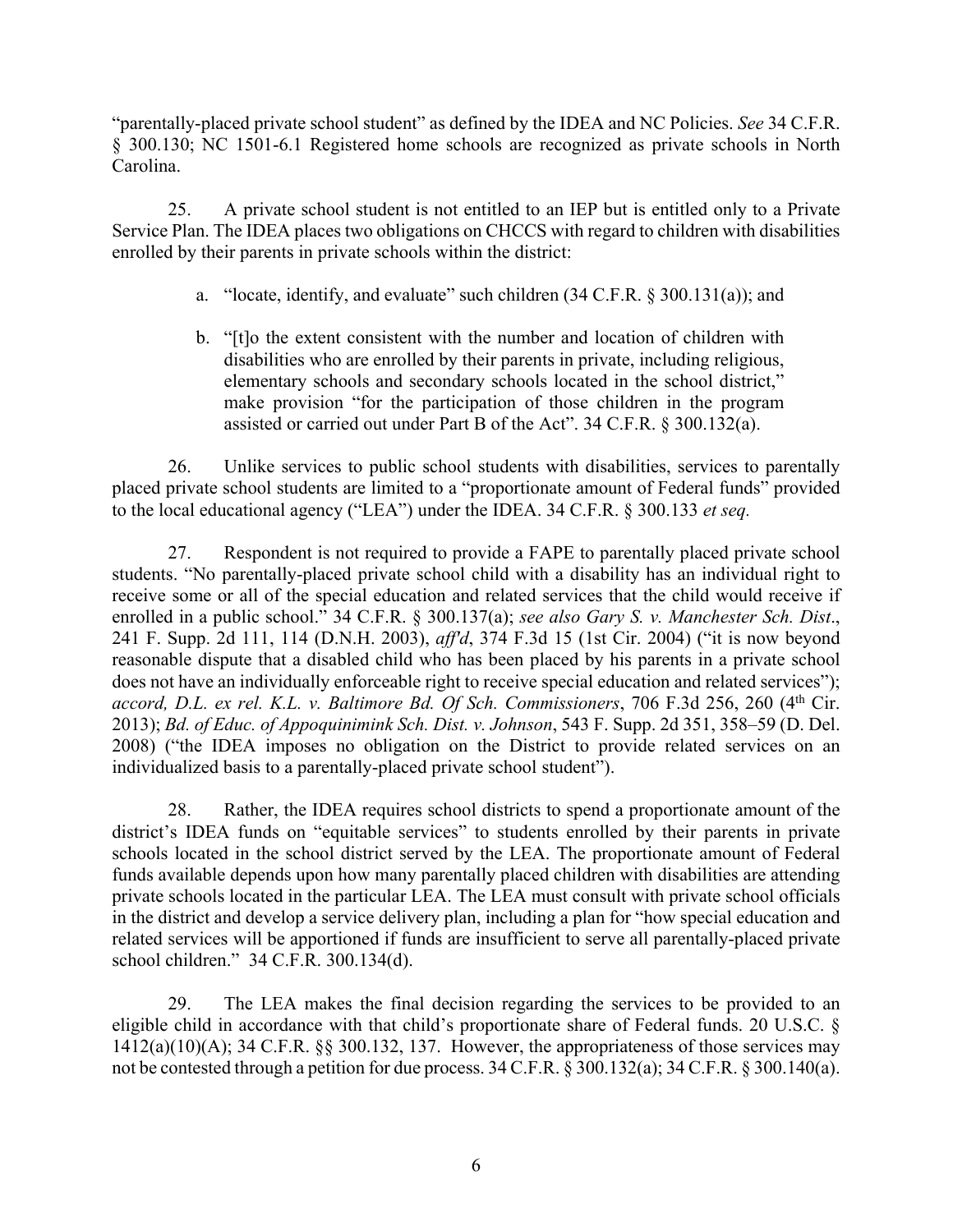30. The claim that Respondent may have failed to provide FAPE or even equitable services after Petitioners withdrew and unilaterally placed him in private school is not properly before this tribunal. Once Petitioners unilaterally enrolled in a private school outside the school district served by Respondent, Respondent was not required to provide FAPE, nor equitable services to If Petitioners had had a viable denial of FAPE claim, they could have sought reimbursement for the private school tuition; however, any such claim is barred by the statute of limitations as set forth above.

31. The allegation is, on the face of the pleading, insufficient to state a claim upon which relief may be granted, and thus subject to dismissal under Rule 12(b)(6). Because there is no law to support the claim that was entitled to FAPE after Petitioners unilaterally placed him in a private school, this claim must be dismissed for failure to state a claim upon which relief may be granted. *Wood v. Guilford County*, 355 N.C. 161, 166, 558 S.E.2d 490, 494 (2002) (citations omitted) (holding that dismissal under Rule 12(b)(6) is proper where "the complaint on its face reveals that no law supports the plaintiff's claim").

## **Notice of Insufficiency**

32. Respondent contends that Petitioner's sole reviewable claim fails to meet minimal sufficiency requirements of the IDEA. Because this matter is being dismissed pursuant to Rule 12(b)(6), it is not necessary to address this issue.

Based upon the foregoing Findings of Fact, this Tribunal makes the following:

## **CONCLUSIONS OF LAW**

1. The Office of Administrative Hearings has both personal and subject matter jurisdiction over this contested case. The parties are properly before this Tribunal. The pending motions are properly before this Tribunal and are ripe for disposition. To the extent that the Findings of Fact contain Conclusions of Law, or that the Conclusions of Law are Findings of Fact, they should be so considered without regard to the given labels.

2. Respondent's Motions are filed pursuant to Rules  $12(b)(1)$  and Rule  $12(b)(6)$  of the North Carolina Rules of Civil Procedure and 26 NCAC 03.0115, and the Notice of Insufficiency pursuant to the Individuals with Disabilities Education Improvement Act, 20 U.S.C. § 1415(b)(6); 34 CFR 300.507(A)(1).

3. Rule 12(b)(1) requires the dismissal of a petition when there is a "[l]ack of jurisdiction over the subject matter." N.C. R. Civ. P. 12(b)(1). "Subject-matter jurisdiction derives from the law that organizes a court and cannot be conferred on a court by action of the parties or assumed by a court except as provided by that law." *Clements v. Clements ex rel. Craige*, 219 N.C. App. 581, 586, 725 S.E.2d 373, 377 (2012). It further "cannot be conferred by consent or waiver and a court cannot create it where it does not already exist." *Id.*

4. The record clearly shows that the Petitioners were aware of their complaints more than one year prior to filing; the current petition does not specifically invoke either exception to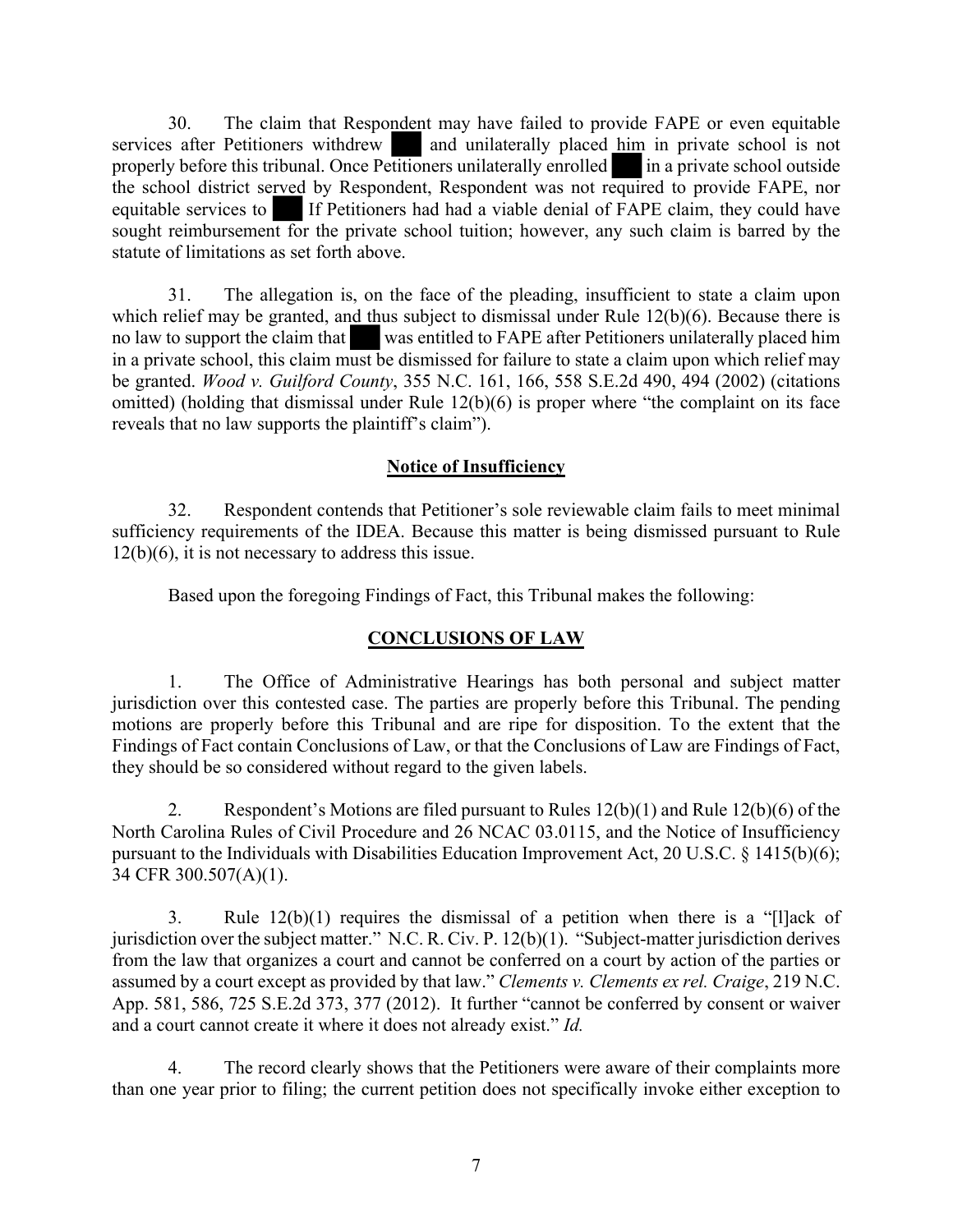the statute of limitations; and the petition does not contain factual allegations sufficient to apply either statutory exception under 20 U.S.C. § 1415(f)(3)(D) or N.C.G.S. § 115C-109.6.

5. N.C. R. Civ. P. 41(a), concerning re-filing within one year, is not applicable to the facts of this case. Allegations in the original petition were found by Administrative Law Judge Stacey Bawtinhimer to be insufficient, and they were not amended as ordered by Judge Bawtinhimer. The allegations remained insufficient and could not simply be resurrected one year later. There is no "relation back" to breathe new life into the insufficient claims that have exceeded the statute of limitations.

6. Dismissal of those claims beyond the statute of limitations is appropriate. All claims prior to April 16, 2018 are barred by the one-year statute of limitations. Accordingly, all claims regarding events prior to April 16, 2018 are dismissed as untimely.

7. In comparison, Rule 12(b)(6) tests the legal sufficiency of the allegations in the petition. The question is whether, as a matter of law, "the allegations state a claim for which relief may be granted." Although a petition is viewed liberally in the petitioner's favor, a petition "must nonetheless state enough to give the substantive elements of at least some legally recognized claim or it is subject to dismissal under Rule 12(b)(6).

8. Although the tribunal is required to treat all factual allegations as true when considering a motion to dismiss, an ALJ is not required "to accept as true allegations that are merely conclusory, unwarranted deductions of fact, or unreasonable inferences." *Cumberland Cty. Hosp. Sys. v. N.C. HHS*, 242 N.C. App. 524, 535, 776 S.E.2d 329, 337 (2015).

9. When Petitioner enrolled outside of the jurisdiction of CHCCS, became a "parentally-placed private school student" as defined by the IDEA. Services to parentally placed private school students are limited to a "proportionate amount of Federal funds."

10. The LEA makes the final decision regarding the services to be provided to an eligible child in accordance with that child's proportionate share of Federal funds. However, the appropriateness of those services may not be contested through a petition for due process before OAH.

11. The claim that Respondent may have failed to provide FAPE or even equitable services after Petitioners withdrew and unilaterally placed him in private school, is not properly before this tribunal.

12. The allegation is, on the face of the pleading, insufficient to state a claim upon which relief may be granted, and subject to dismissal under Rule 12(b)(6). Because there is no law to support the claim that was entitled to FAPE after Petitioners unilaterally placed him in a private school, this claim must be dismissed for failure to state a claim upon which relief may be granted. Dismissal under Rule 12(b)(6) is proper where the complaint on its face reveals that no law supports the Petitioners' claim.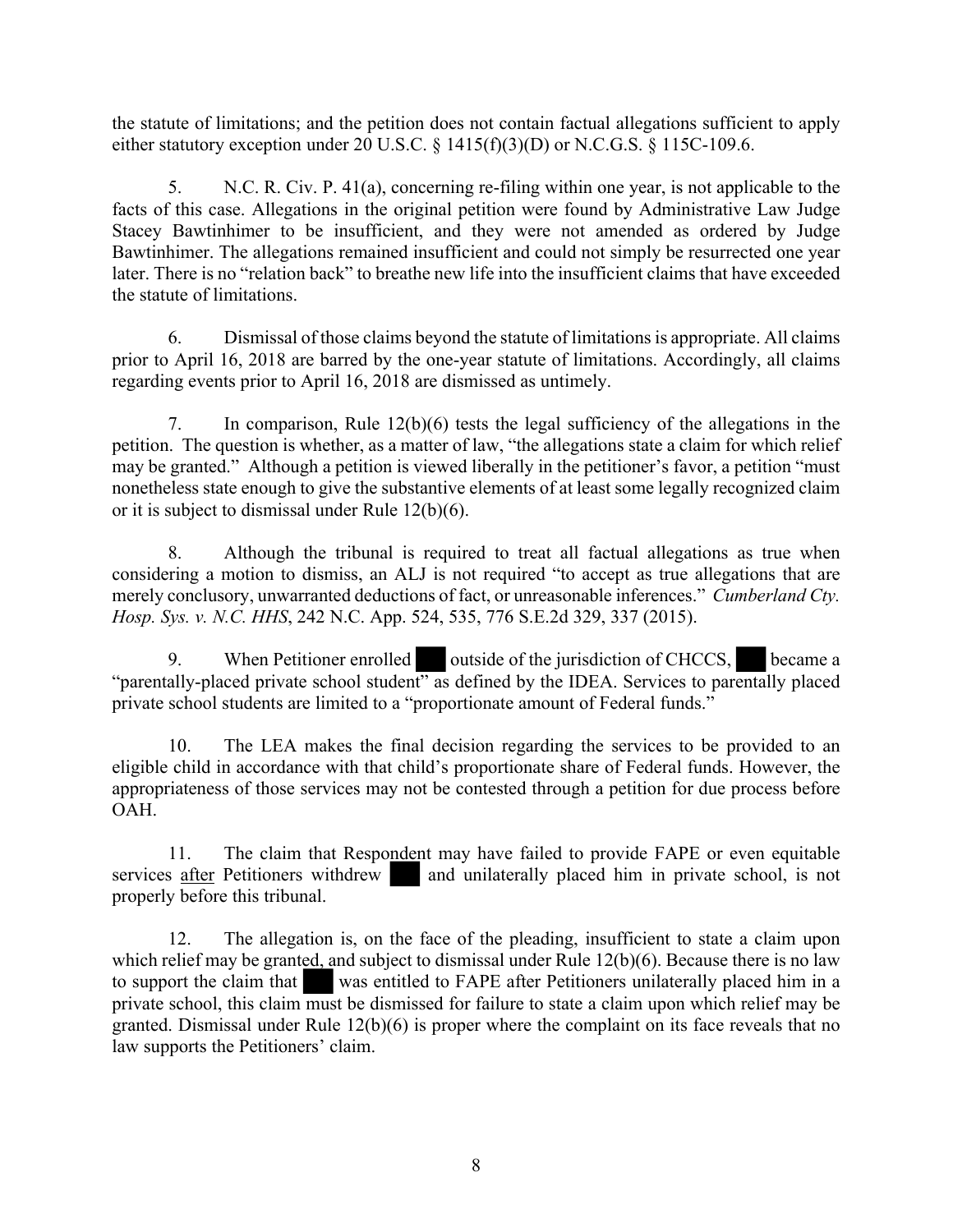13. Since claims in this contested case petition are being dismissed pursuant to Rules 12(b)(1) and (6), it is not necessary to address the issue of insufficiency.

Now therefore, based upon the foregoing Findings of Fact and Conclusions of Law, it is hereby ORDERED that the Respondent's Motion to Dismiss is **GRANTED** in its entirety.

#### **NOTICE OF APPEAL**

In accordance with the Individuals with Disabilities Education Act and North Carolina's Education of Children with Disabilities laws, the parties have appeal rights regarding this dismissal.

Under North Carolina's Education of Children with Disabilities laws (N.C.G.S. §§ 115C-106.1 *et seq.*) and particularly N.C.G.S. § 115C-109.9, "any party aggrieved by the findings and decision of a hearing officer under G.S. 115C-109.6 or G.S. 115C-109.8 may **appeal the findings and decision within 30 days after receipt of notice of the decision by filing a written notice of appeal with the person designated by the State Board** under G.S. 115C-107.2(b)(9) to receive notices. The State Board, through the Exceptional Children Division, shall appoint a Review Officer from a pool of review officers approved by the State Board of Education. The Review Officer shall conduct an impartial review of the findings and decision appealed under this section."

Inquiries regarding the State Board's designee, further notices and/or additional timelines should be directed to the Exceptional Children Division of the North Carolina Department of Public Instruction, Raleigh, North Carolina prior to the required close of the appeal filing period.

**SO ORDERED**, this the 13th day of August, 2019.

Dulf

Donald W Overby Administrative Law Judge